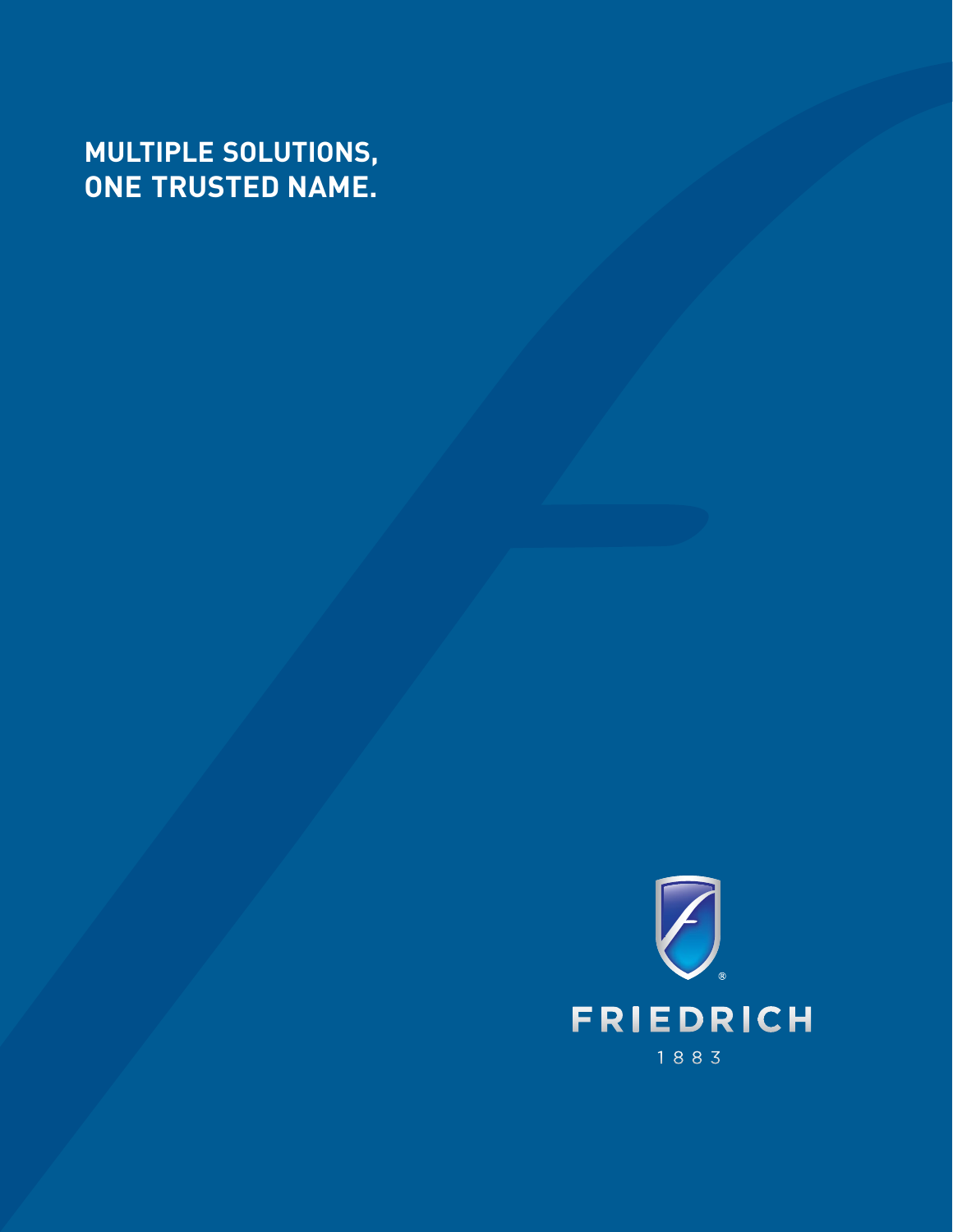Each Friedrich product starts with a great idea. Our team of engineers develops multiple concepts and selects only the most promising designs. Prototypes are subject to intense scrutiny and testing in our UL-approved lab. Air conditioner prototypes are soak-tested for performance in high humidity and operated in extreme temperatures. They are run continuously to test their longevity. Electronic controls can undergo hundreds of hours of testing. We try to mar the finishes. We even test the packaging's durability on ramps, in truck beds and by dropping and shaking the boxes. Refinements are made. Then there are more tests and feedback leading to more refinements. Conventions are challenged—all before the first machine is manufactured.

Of course, we also conduct extensive field testing in offices, homes and commercial settings. All to ensure that customers receive the quality and durability they expect from Friedrich.

## FRIEDRICH AIR CONDITIONING LEADING-EDGE PRODUCT DEVELOPMENT CAPABILITIES



A HISTORY OF PRODUCT INNOVATION









## FRIEDRICH AIR CONDITIONING ONE OF THE MOST ADVANCED HVAC LABS IN NORTH AMERICA



#### **In 2014, Friedrich opened one of the most technologically advanced HVAC labs in North America, The Friedrich Design and Development Center. The lab features:**

• Psychrometric Chamber to test unit performance and efficiency using air flow and moist air properties • Life Test Chamber to test units in a highly accelerated manner to verify the products' expected life span

JL Safety Standards OE and Energy Star Standards





- Calorimeter Test Chambers for analyzing energy consumption and heating /cooling output
- 
- Hemi-Anechoic Acoustics Chamber where sound tests are conducted in a free-field environment
- 
- Rain Test Room to create an outdoor environment for electrical safety and durability
- Electrical and electronic testing lab
- Calibration and Metrology lab
- Model and Machine Shop
- Application Test Room to test units in real world applications and environments
- Training and Demonstration Room for internal and customer training

#### **The Design and Development Center provides certification testing in accordance to:**

| ASHRAE Standards AHRI Standards |                      | U |
|---------------------------------|----------------------|---|
| ANSI Standards                  | UL CDTP Requirements |   |

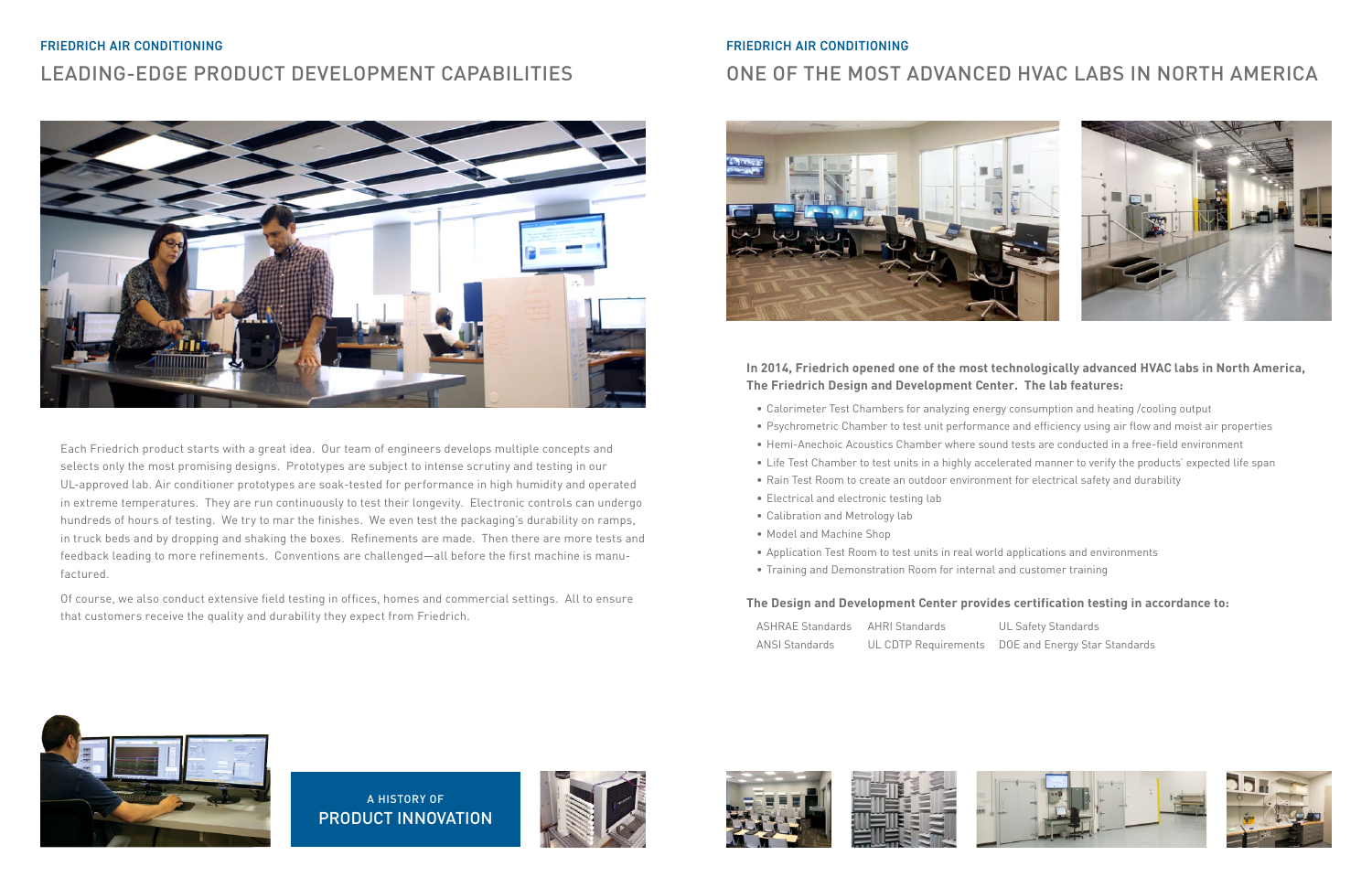## FRIEDRICH AIR CONDITIONING MULTIPLE SOLUTIONS FOR SPECIALTY HVAC APPLICATIONS

Friedrich's expansive lines of room air conditioning products offer solutions for residential, commercial, hospitality, multi-family and hazardous location applications.

Whether the application is a single room or a large facility, we have the cooling and heating solutions you need with the convenience features, performance, capacities, and energy savings your customers want.



#### **Friedrich products include:**

- Room air conditioners Cuctless split systems
- Thru-the-wall air conditioners Hazardous location room air conditioners
- Packaged terminal air conditioners Vertical packaged air conditioners
- Portable air conditioners Dehumidifiers







- 
- 
- 









Since its founding in 1883, Friedrich has had one manufacturing standard – quality without compromise. Our state-of-the-art, North American manufacturing facility has achieved ISO 9001:2018 certification for the manufacture of commercial and residential air conditioners. Here, Friedrich employs rigorous quality standards in the manufacture of room air conditioners, thru-the-wall air conditioners and vertical packaged units. The highest quality components and materials are used to make products that are known for exceptional quality, rugged durability and excellent energy efficiency.

Today, Friedrich is recognized as the leading brand of specialty air conditioning products, offering differentiated solutions for indoor air comfort.



## FRIEDRICH AIR CONDITIONING QUALITY COMPONENTS, SKILLED MANUFACTURING

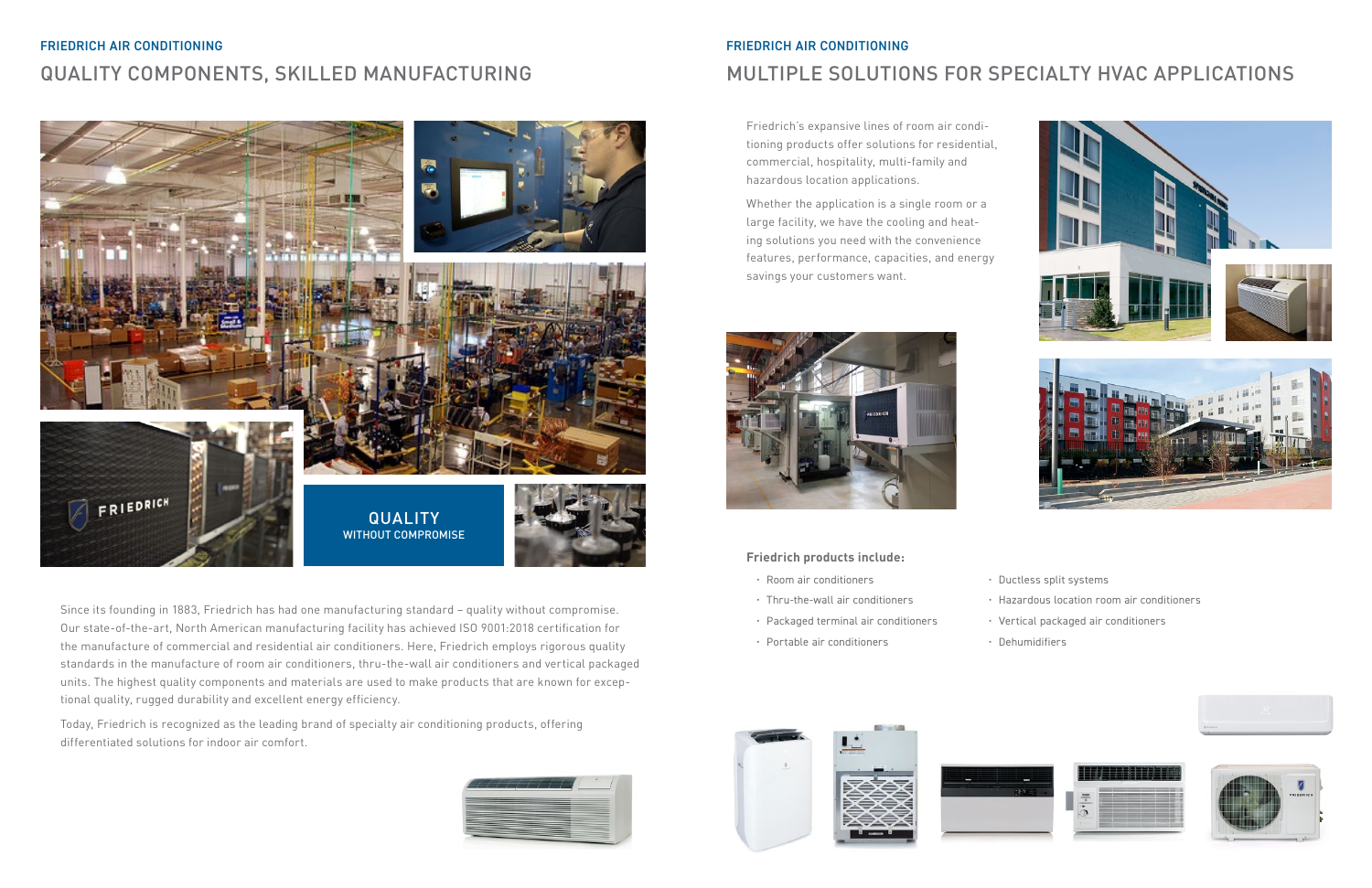#### FRIEDRICH AIR CONDITIONING

### THE RIGHT PRODUCTS AT THE RIGHT TIME

When conditions allow safe interaction with our contractors, Friedrich conducts in-person product training classes in distributor locations across the U.S. New in 2020, we are offering online product training classes via Microsoft Teams. These informative classes cover all of our product lines and offer our customers the opportunity to gain product knowledge at their convenience.

# WORKSHOP AND ONLINE TRAINING OPPORTUNITIES

For technical assistance, the knowledgeable representatives from our U.S.-based customer support team are ready to assist you. The Friedrich website is also a valuable source of information. You'll find FAQs, product manuals, product brochures, submittals and technical specifications.

## U.S.-BASED TECHNICAL SUPPORT

In these unpredictable times, managing product inventory can be a daunting challenge. Friedrich's strategically located distribution centers are able to move product quickly into your warehouse and DCs so your customers have what they need, when they need it.

#### FRIEDRICH AIR CONDITIONING

#### ROOM AIR CONDITIONERS

#### **Commercial grade quality with more options for control of energy use**

Kühl® is built to perform in the rigorous conditions of industrial and commercial applications, but it's also perfect for today's connected home with the convenience and features today's consumers demand. Control a single or multiple units with the FriedrichConnect® app, or with Google Home or Amazon Alexa. Kühl can even be tied into a building's BMS. Kühl addresses today's heightened concerns over indoor air quality unlike the competition and is proud to be the only window AC with ASHRAE-recommended MERV 13 level filtration\*.

\*Requires optional FreshAire® MERV 13 Filter for Kühl

#### DUCTLESS SPLIT SYSTEMS

#### **The contractor's choice for ductless**

Friedrich Premier and Pro ductless lines feature FastPro, a unique product design that allows for fast, easy access to the indoor unit's blower wheel and coils for easy cleaning and maintenance. Wall-mounted and ceiling cassette models feature built-in Wi-Fi.

#### PTACS AND VERTICAL PTACS

#### **FreshAire**®  **PTAC The most advanced PTAC ever**

FreshAire PTAC heads up an outstanding line of PTACs. FreshAire PTAC brings up to 52 CFM of conditioned, filtered fresh air into the space. An inverter compressor provides quiet operation and the energy savings of variable speed technology. Two other outstanding PTACs, Premier and Select offer quiet operation and energy savings. All PTACs offer a 2 yr. labor warranty and 5 yr. limited warranty.

#### **Vert-I-Pak**®  **The Perfect choice for suites and multi-room lodging applications**

Vert-I-Pak is a closet-installed vertical PTAC with high efficiency and design features that reduce operating noise transmission into the guestroom. Compact in size and easily installed it continues to grow in popularity with lodging brands across the country.

FreshAire® IAQ solutions incorporate ASHRAE-recommended protocol\* to address indoor air quality and airborne transmissions. From MERV 13 filtration, to UV germicidal light, and bi-polar ionization, to our award-winning, patented FreshAire® make-up air system - together, these products represent a major leap forward in integrated HVAC air purification and rebuilding confidence for indoor environments. As your room air experts, Friedrich remains committed to improving the air your customers breathe with our newest innovation, FreshAire® IAQ solutions - indoor air quality options for use with Friedrich Air Conditioners, all with one dedicated purpose - healthy indoor air.

#### FRESHAIRE® IAQ

## ACCESSORIES FOR HEALTHIER, SAFER INDOOR AIR

# MULTIPLE SOLUTIONS, ONE TRUSTED NAME.

In August of 2021, Friedrich Air Conditioning was acquired by Rheem. While Friedrich continues to operate as a standalone company unit within the Rheem Global Air business, Friedrich and Rheem expect to benefit from each others innovation and expertise. The companies share a history of family ownership and strong core values. Rheem expects the acquisition to expand their product offerings to their contractor partners.









# A PROUD MEMBER OF THE RHEEM FAMILY OF BRANDS